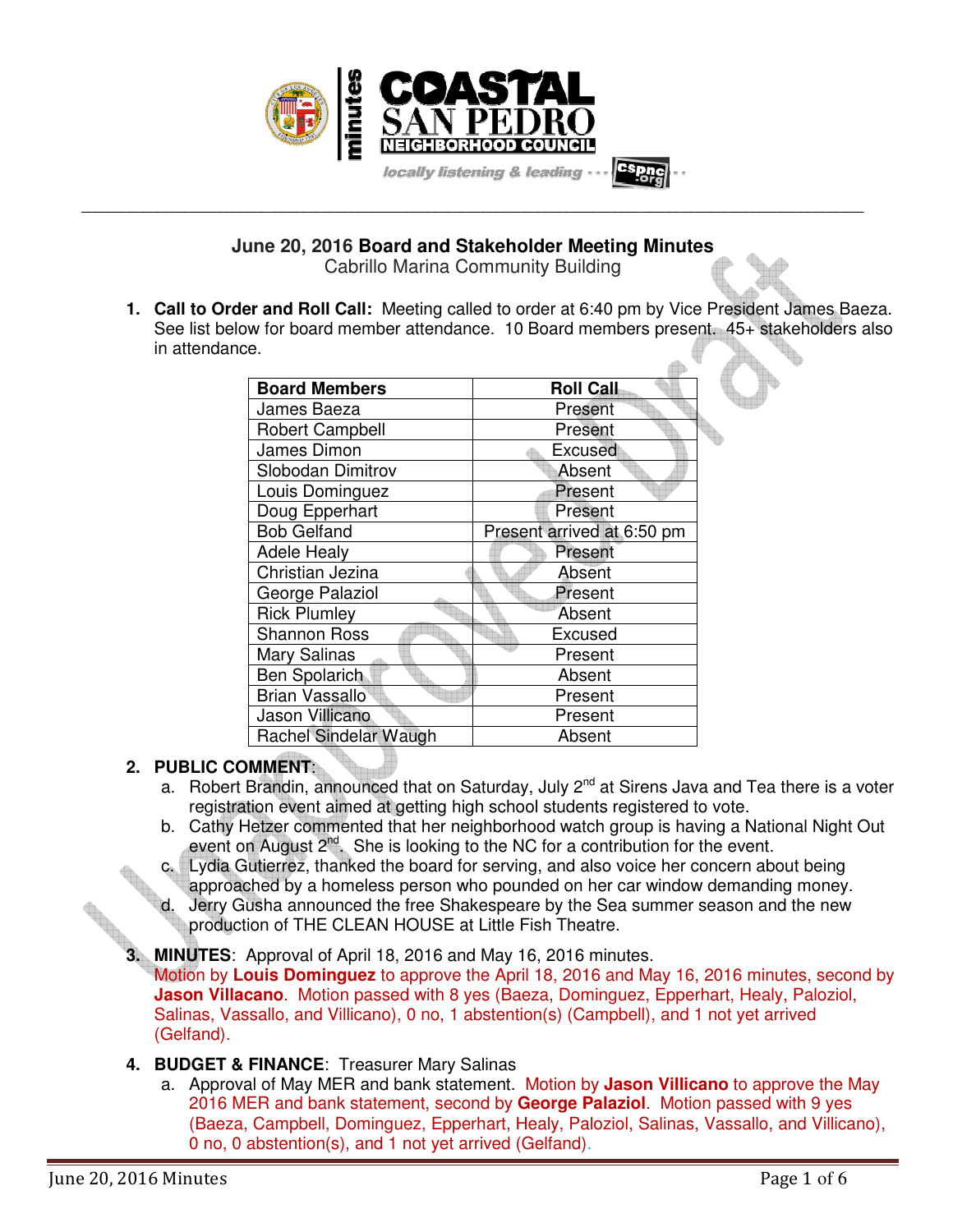# **5. LAPD REPORT**:

- a. Acting Senior Lead Officer Elliot Rubright provided an update on crime statistics and related that in the Coastal SP area violent crime is up.
- b. There has been a huge uptick in robberies, mostly involving unsecured cars and homes.
- c. Area parks are a source of many complaints, particularly Bogdanovich and Joan Milke Flores parks as they are not secured at night.
- d. Officer Rubright prefers to be contacted via email at 38205@lapd.lacity.org or twitter at 5sl85.
- e. Some concerns and comments from Board members and Stakeholders were as follows:
	- i. Issues related to fireworks.
	- ii. Board member Mary Salinas commented that she has seen a greater LAPD presence around Point Fermin Park.

# **REPORTS FROM GOVERNMENT AGENCY REPRESENTATIVES**

- **6. Councilman Buscaino CD15**: Ryan Ferguson, San Pedro Field Deputy, provided a written report. Some of the highlights are as follows:
	- a. To view the written report please go to cspnc.org or use the following link: http://www.cspnc.org/council-district-15-reports.
	- b. The City Council is on summer recess from July 4 through July 22, 2016.
	- c. High Park (formerly Ponte Vista): grading continues and is due to be complete in about two months.
	- d. The July 26 City Council meeting was conducted in honor of Julian Jimenez, long time San Pedro resident, who passed away recently.
	- e. Repairs at the Peck Park Pool are expected to take 2 to 3 weeks.
	- f. Los Angeles Recreation and Parks, in partnership with CD15, Heyday Elite Fitness and San Pedro Fit, recently installed fitness equipment at Plaza Park. Free fitness classes are available this summer from May 30 to August 26.
	- g. Mr. Ferguson covered legislative updates included in his written report. He highlighted that the City Council unanimously approved the Mayor's appointment of Mona Sutton to the Harbor Area Planning Commission. For a full list of legislative updates please see the report at the above link.
	- h. The City Council unanimously approved funding for GAP for graffiti abatement, litter and trash pickup, and tree trimming.
	- i. The Taste of San Pedro at Crafted is on Saturday, August 6, 2016, from 5 to 10 pm.
	- j. Some concerns of Board members and Stakeholders were as follows:
		- i. Stakeholder Dave Behar asked if the free fitness classes at Plaza Park would take business away from other small businesses. Mr. Ferguson replied that it is a pilot program to encourage traffic in Plaza Park.
		- ii. Board member Robert Campbell would like an update on the Hamilton widening project, and the lane dividers on Alma and if they are looking to have something more substantial than what is there now, as they are very flimsy.

# **7. Port of Los Angeles**: Augie Bezmalinovich

- a. The next Board of Harbor Commissioners meetings are Thursday, June 16, 2016, and Thursday, July 21, 2016, at the Port Administration building, at 8:30 am.
- b. The Sampson Way realignment project it due to start construction later this summer.
- c. The RFP for the Boy Scout Camp has been held up due to concerns by the City Attorney about the possible discriminatory nature of the Boy Scout organization.
- d. The construction on the John S. Gibson connector ramp is almost finished. The sound walls and such should be complete this month.
- e. The Port is working to get the Channel Street skate park permitted and back in place.
- f. The Front Street Beautification project is expected to proceed sometime in August 2016, with project completion by summer of 2017.
- g. The North Gaffey Beautification project design should be complete in July, and is due to start construction early next year.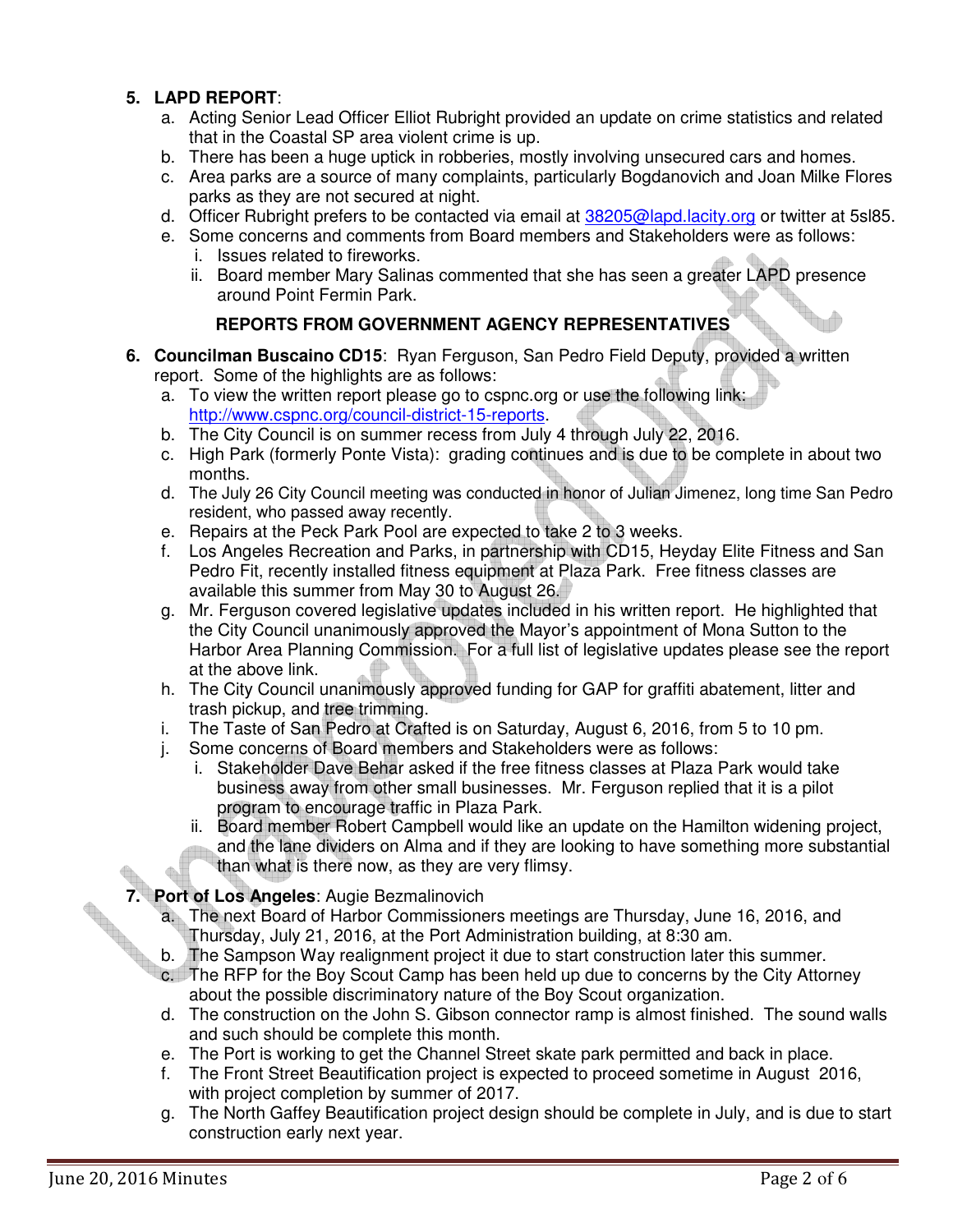- h. The solar panels proposed for the 22<sup>nd</sup> Street, Double Tree, and Cabrillo Beach parking lots are off the table. The port is now considering other sites including the Catalina Express, a portion of the Cruise Terminal, and Cabrillo Way Marina South parking lots.
- i. Cars and Stripes is Friday, July 1, 2016 at the Fountain.
- The Taste of San Pedro at Crafted is on Saturday, August 6, 2016, from 5 to 10 pm.
- k. On Friday, July 15<sup>th</sup>, at the Downtown Harbor Cut, Movie on the Water will be showing INSIDE OUT.
- I. Lobster Festival, starts Friday, July  $22^{nd}$  in the USS IOWA parking lot, and runs through Sunday July 24, 2016.
- m. Fleet Week begins on September 1, 2016, Labor Day Weekend.
- n. Some concerns of Board members and Stakeholders were as follows:
	- i. Stakeholder Dean Pentcheff thanked Augie for making the slips in front of Acapulco restaurant available to visiting marine scientists.
	- ii. The Boy Scout Camp, leasing the site back to the Boy Scouts was held up by concerns of the discriminatory nature of the Boy Scouts organization. The public wants more access to the site, and an opportunity to see and comment on the lease prior to its execution.
	- iii. A stakeholder asked where are those thousands of people for Fleet Week going to park?
	- iv. A stakeholder asked about the Fanfare Fountain leaking, maintenance, and security issues. Mr. Bezmalinovich replied that they do have security, port police and cameras at the fountain.
	- v. People need to make reservations/pre-registration on line for Fleet Week ship tours. They need volunteers, to volunteer contact the chamber and business bureaus.
	- vi. The TraPac electrification and rail improvements addendum is expected to be released in late June 2016.
	- vii. They expect to release the NOP for a thirty-day review approximately July 22, 2016, of the draft Valero MOTEM's EIR. The draft EIR should be completed by the end of 2016.
- **8. LAUSD**: Report from Board Member Dr. Vladovic's representative, John Larson, Director of Communications
	- a. LAUSD now has a partnership agreement with Charles Drew Medical College similar to the one with Cal State Dominguez Hills.
	- b. LAUSD has funded \$50,000 to Dana Middle school for new band uniforms, however, they need \$75,000 total.
	- c. The San Pedro High School Olguin campus pool is now open to the public for the summer.
	- d. The Angels Gate auto shop ribbon cutting is expected to be May or June 2017, and complete by November 2017.
	- e. Mr. Larson is taking a sabbatical; accordingly, Mr. Joe Grassilli will be taking over as acting Director of Communications. His contact information is 703-674-8835 and email jgrassilli@gmail.com.

## 9. **ALTASEA UPDATE | Dean Pentcheff** – update to Stakeholders

- a. Dean Pentcheff is the board 's representative to AltaSea.
- b. He presented a slide show of plans for several stages of the project through the year 2020.
- c. Construction is several years away yet.

# **10. COMMITTEE QUESTION TIME:**<br> **10. COMMITTEE QUESTION TIME:**

- a. Rules and bylaws update Dean Pentcheff
	- i. For non-returning board members, please return the copies of Roberts Rules that were signed out to you.

## **11. BOARD MEMBER COMMENTS**:

- a. Robert Campbell thanked the non-returning board members for their service.
- b. Jason Villicano, out-going board member, commented that his time on the board was good time spent, and he will try again in a couple of years. He felt that it was a very eye opening experience and thanked everyone for coming out month after month.